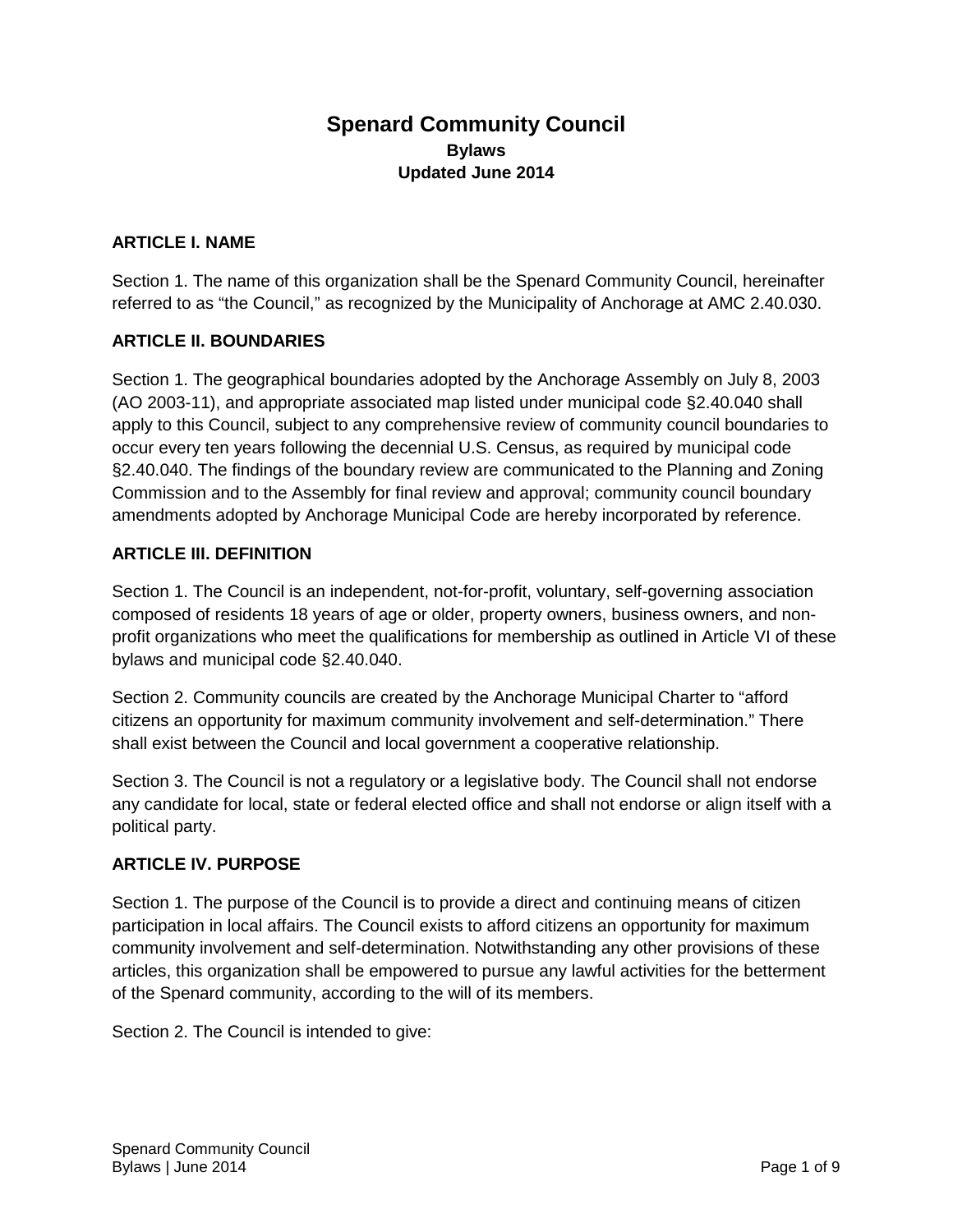- 1. Local people a method by which they can work together for expression and discussion of their opinions, needs and desires in a manner that will have a positive impact on their community's development and services;
- 2. Governmental agencies a method for receiving opinions, needs, desires and recommendations of residents and groups;
- 3. Local governing bodies an improved basis for decision-making and assignment of priorities for all programs affecting community development and individual well-being;
- 4. All interested stakeholders a forum for engaging in productive dialogue among residents, local businesses and organizations, and government entities located within and outside of Spenard.

## **ARTICLE V. FUNCTION**

Section 1. The Council has a policy and practice of open membership and meetings to encourage participation of persons from all segments of the community.

Section 2. The Council shall have the following functions:

- 5. In regard to the Anchorage Comprehensive Plan;
	- a. Evaluate compliance with the plan, alerting Municipal officials to, or proposing appropriate action regarding any inconsistencies with the plan and its adopted elements as described in municipal code §21.01.080 and listed in Table 21.01-1;
	- b. Conduct a continuing review and study of the plan to determine its workability within the Council's geographical boundaries and to advise Municipal officials on appropriate action regarding proposed modifications or additions to the plan;
- 6. Assume leadership, develop priorities and propose action in regards to enforcement of existing laws, ordinances, codes, regulations or policy; pursuit of rights under existing rights, ordinances, codes, regulations or policy; desired or opposed changes in or additions to laws or ordinances, or any matter of policy regulation;
- 7. Respond to local government proposals or concerns submitted to the Council pursuant to municipal code §2.40.060;
- 8. Work with local government and other governmental entities, as well as with persons and groups outside the government, to accomplish Council goals, including goals which may have an area wide impact;
- 9. Receive and review notices to the Council from Municipal departments including those noticed under municipal code:
	- a. 2.30.120.C, Alcohol Beverage Control Board license applications, both new and renewing;
	- b. 10.55.030, Permits for teen nightclubs and cultural performance venues;
	- c. 21.03.020.H, Land use proposals;
	- d. 24.35.020, National security road closures;
	- e. 25.30.025.E, Disposal of Municipal land requiring voter approval;
	- f. Other notices received from Municipal departments requiring input or action by the Council;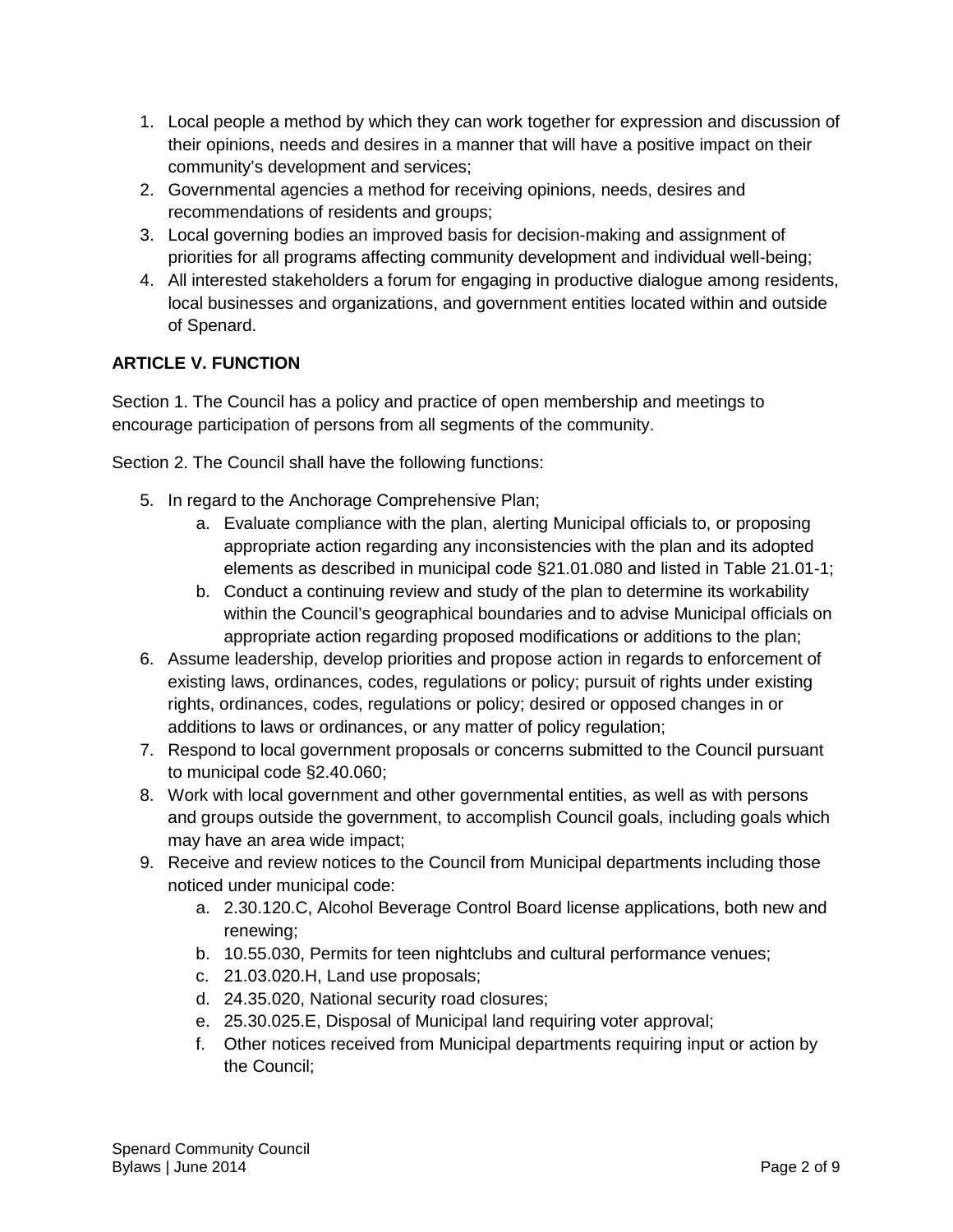- 10. Advise the Assembly of the Council's annual priority list of Capital Improvement Projects by filing a copy with the Municipal Clerk when the list is submitted to the Administration;
- 11. Participate in the community meeting process under municipal code §21.03.020.C when the notice from the developer is timely.
- 12. Maintain an open and effective communication system in order to acquaint local citizens with information concerning community activities and issues, as well as solicit items of concern to Council members and the general public to bring before the Council as community business.
- 13. Maintain credibility by protecting against misuse of the Council organization by, including but not limited to: supporting special interest groups, withholding information from the membership; attempting to use the Council for financial or political gain; intentionally misrepresenting or excluding a cross-section of opinion in Council business; failure to solicit and represent both majority and opinions.

## **ARTICLE VI. MEMBERSHIP**

Section 1. Any person 18 years of age or older whose primary place of abode is within the Council's geographical boundaries is eligible for membership. Property owners, business owners, and nonprofit organizations as described in municipal code chapter 2.40 with a physical premise located within the Councils geographical boundaries are eligible for membership. Business owners and nonprofit organizations must possess one or more of the following:

- 14. a valid Alaska business license;
- 15. a valid Alaska professional license;
- 16. valid incorporated status under Alaska law
- 17. tax exempt status under federal law.

If more than on qualifying resident share the same habitual, physical dwelling address, each may be a Council member. Alternate designations for resident memberships shall not be recognized. Property owners shall be the owner of record. Per municipal code §2.40.030, property owner, business owner, and nonprofit organization memberships are single memberships, and shall have a designated primary representative, and may have a designated alternate representative.

Section 2. Any person who qualifies under section A of this article and who has met the requirement of Article VIII, section B is a voting member immediately after signing the member attendance roster at any regular or special Council meeting. The member attendance roster shall be used only for council business.

Section 3. The Council shall not charge dues or require any financial contribution as a condition of membership, voting, or other participation. The Council has established annual voluntary dues not to exceed \$5.00 per year.

Section 4. A membership year shall run from March 1 through the last day of February of the following year.

#### **ARTICLE VII. MEETINGS**

Spenard Community Council Bylaws | June 2014 Page 3 of 9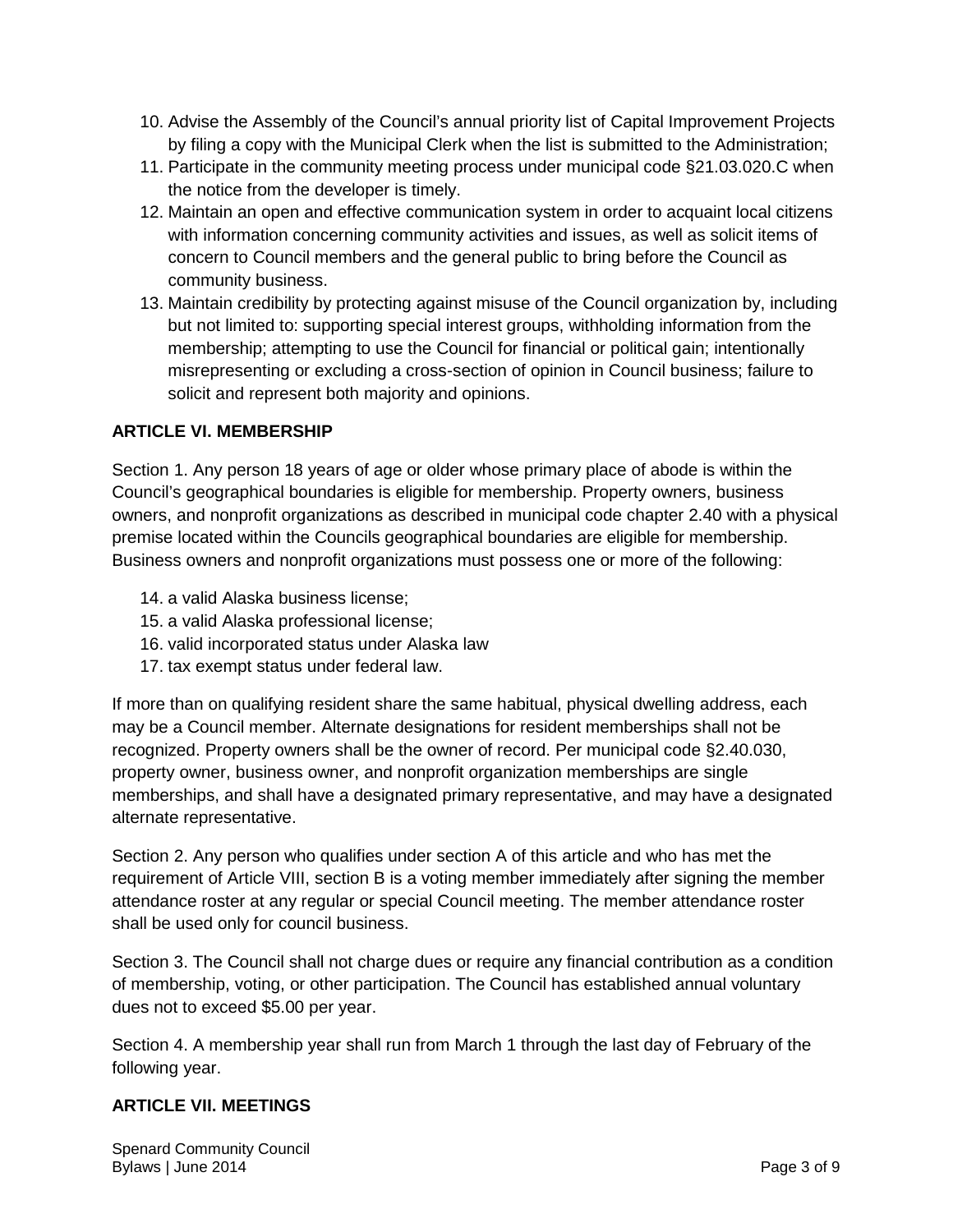Section 1. All meetings shall be open to the public.

Section 2. There shall be a minimum of four (4) general membership meetings per calendar year and at least one meeting quarterly. It is the practice of the Council to meet on the first Wednesday of each month, except the summer months of July and August, during which the Council does not hold a general membership meeting unless called as a special meeting.

Section 3. Special meetings of the membership may be called by the President, or at least three (3) members of the Executive Board, or by written petition of 10 council members delivered to any officer, to address council business, including the accommodation of community council responsibilities under municipal code §21.03.020.C.

Section 4. A quorum for member meetings and special meetings shall be five (5) members.

Section 5. The officers shall meet at least monthly in an executive committee meeting, and all meetings shall be open to the general membership. Special meetings of the officers may be called by the President, or a majority of the officers, upon notification of all officers. The necessary quorum shall be three (3) elected officers.

Section 6. After consulting with the officers and Executive Board the President shall establish the meeting agenda.

Section 7. Regarding notices:

- 18. The Executive Board or their designee(s) shall be responsible for any meeting notices.
- 19. Whenever possible the draft agenda shall be posted online and emailed to those who have signed up for the Council's distribution list at least seven days in advance of the meeting. Notices may also be placed in such public locations as schools, libraries, and shopping centers. The draft agenda may be submitted to the Federation of Community Councils, or current municipal contractor, for electronic distribution.
- 20. The meeting date and time may be submitted to the media as a public service announcement.
- 21. For meetings where annual elections take place, public notice may be done through email notification to members, council newsletters, area wide mailings, newspapers, publications, school distribution and other means to inform as many council members as possible. Notice may also be submitted to the Federation of Community Councils, or current municipal contractor, for electronic distribution.

Section 8. Meetings shall be run in a manner intended to increase the public expression and discussion of opinions held by Council members on matters of community concern. Any limitations imposed by the Council on this rule must apply equally to all members.

Section 9. Meetings shall be as informal as the number of participants will allow, but Robert's Rules of Order, Revised, shall apply for regular and special meetings for all matters not covered by the bylaws.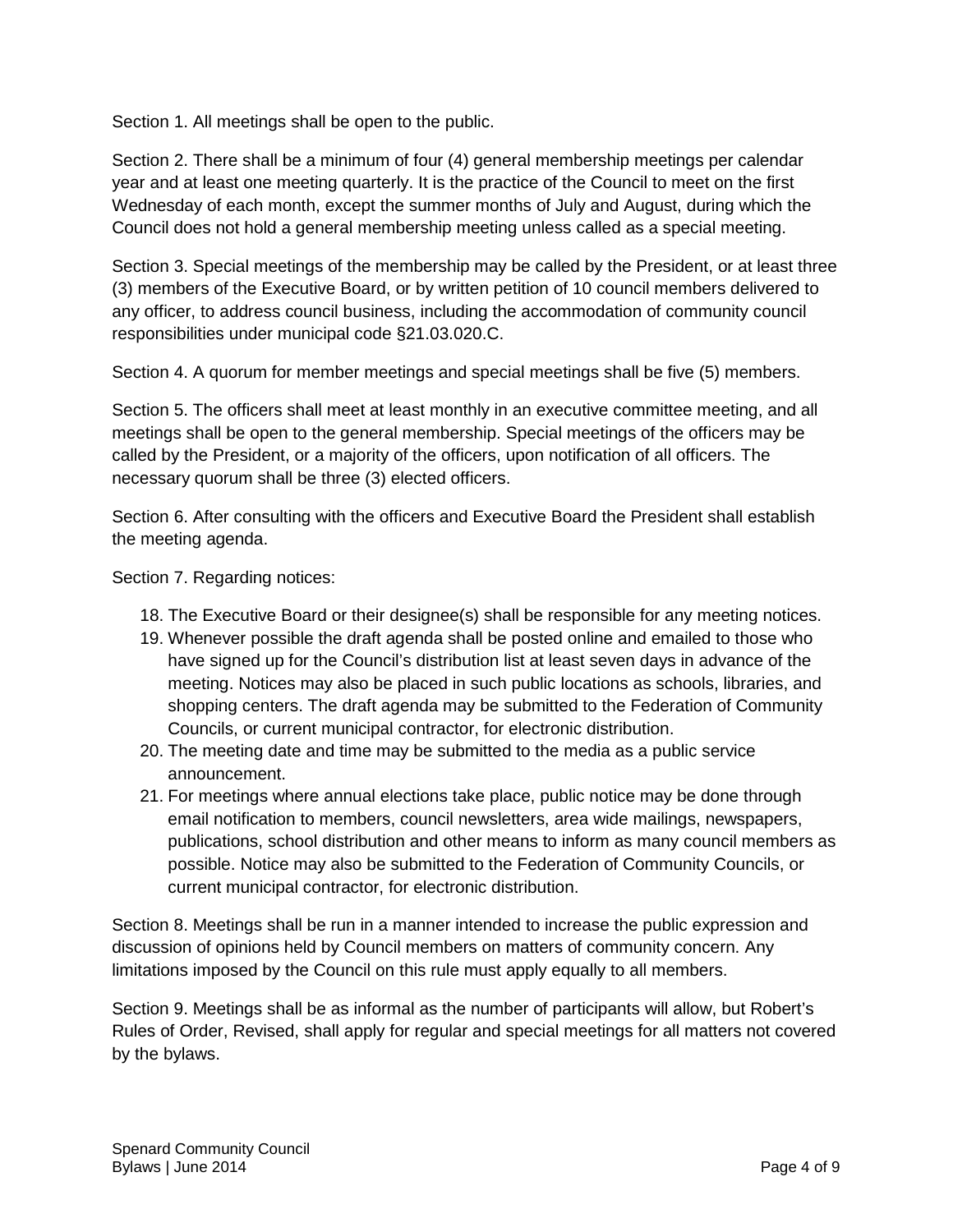Section 10. Minutes shall be taken or recordings shall be made at all regular and special Council meetings, and shall be made available on or before the next council meeting and online through the Federation of Community Councils, or current municipal contractor, website.

## **VIII. VOTING**

Section 1. Any member of the Council as defined in Article VI and AMC 2.40.030 shall have one vote. If a single individual possesses several kinds of property or businesses within the definition for membership qualification, or meets the definition of member in more than one category, s/he shall still have just one vote. Non-profit associations and business owners shall have one vote each. Non-profit association, business owner, and property owner memberships shall designate a primary representative and may designate an alternate representative. Persons may be a member of more than one community council if they qualify for membership.

Section 2. The member attendance roster, excluding any newly-registered members not eligible to vote during the initial meeting, shall serve as the official list of eligible voters for each meeting. Newly-registered members are not eligible to vote until the next meeting.

Section 3. A member must be present at the time of the vote in order to cast a vote. There will be no proxy voting. Any vote may be challenged.

Section 4. A registered member who is absent during the time of voting may send a written communication to the Council with a brief position statement on the question to be voted on, which shall be read by the Chair to the Council prior to the vote. This will not be counted as a vote on the question, but recorded as part of the discussion on the question.

# **ARTICLE IX. VOTE REPORTING AND OFFICIAL CONTACTS**

Section 1. The President or designee shall be charged with communicating official positions of the Council in a timely manner to the appropriate agencies and individuals. The Council's official positions on community matters may be communicated through resolutions, motions, position letters or emails and supported by oral testimony at agency meetings.

Section 2. In public testimony, no officer or member shall commit the Council to a position not previously voted on by the membership, however, as circumstances may warrant, the spokesperson may relate the Council's traditional views and actions previously taken.

Section 3. Copies of all such communications shall be read as part of the Minutes at the next general membership meeting following the sending of a letter, presentation of public testimony or other communication, and shall be attached and presented as part of the minutes. Written or oral responses to such communications, as well as any contact by a government official with a Council official concerning Council affairs, shall also be reported as old business at the next meeting following receipt of the same and shall be summarized in the minutes.

#### **ARTICLE X. OFFICERS**

Section 1. The Officers of the Council shall be: President, Vice President, Secretary, Treasurer and two (2) Auditors. The Executive Board shall consist of the President, Vice President,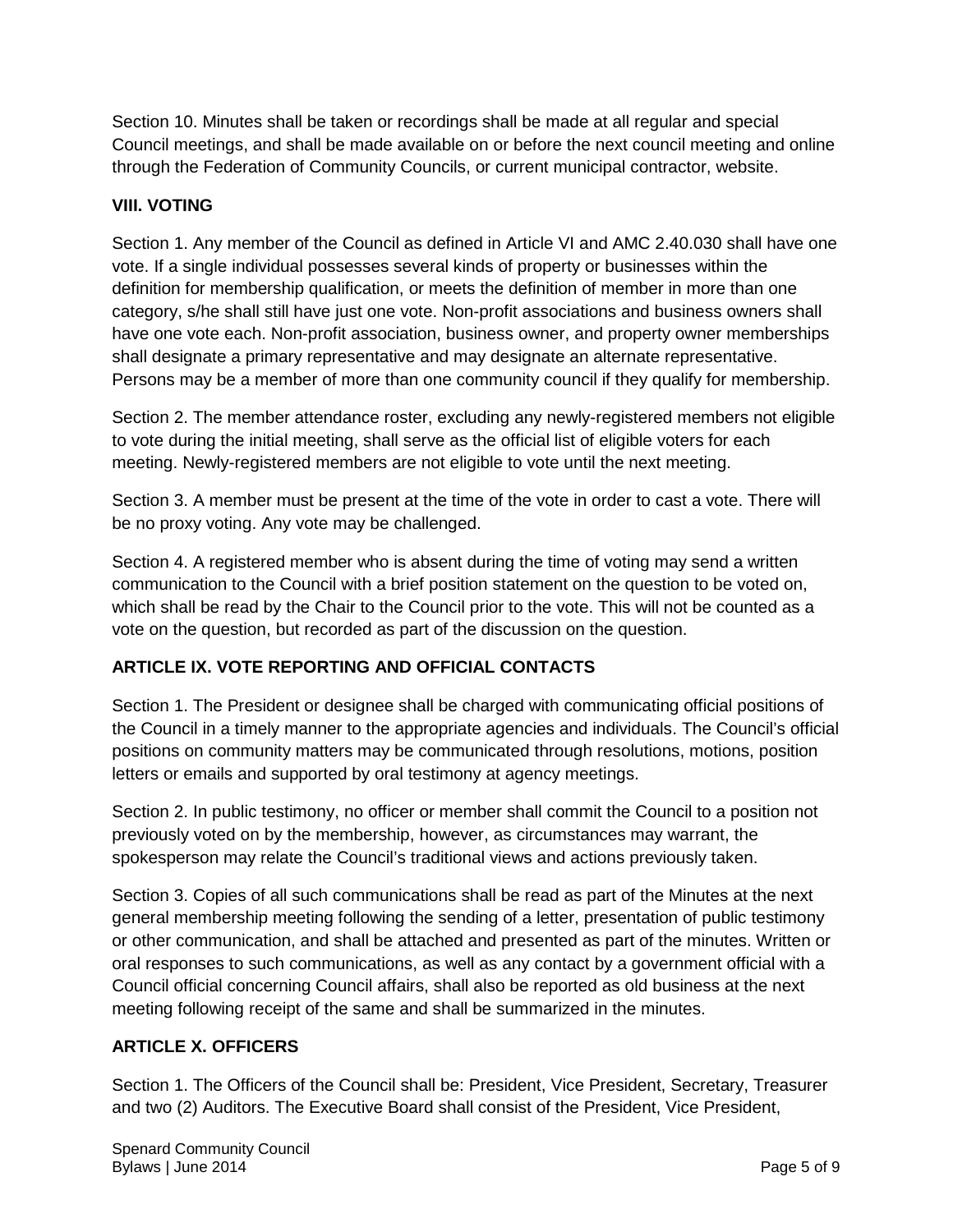Secretary and Treasurer; Auditors are welcome but not required to participate in the Council's monthly business meetings. Council officers and Executive Board members with financial or fiduciary responsibility must be 18 years old at the time of service. The Council may, in its discretion, designate non-fiduciary and non-signatory roles to younger members for leadership training.

Section 2. Elections shall take place annually. The elections shall be by secret ballot, annually, at the February general meeting. If a candidate is running unopposed, the vote may be by voice or show of hands. The officers shall be elected for one (1) year terms. The Chair may serve no more than two (2) consecutive terms. No member shall hold more than one elected office on the Council.

Section 3. Members of the Executive Board shall abstain from participating in any issue in which they have a financial interest. On matters in which a member of the Executive Board may be perceived as having a conflict of interest due to their personal or business relationships, the member shall make a brief disclosure statement during the meeting if they intend to cast a vote.

Section 4. The Officers shall in general perform all the duties of the offices they hold, and such other duties as may be occasionally assigned by the President. Duties of the Officers include the following:

The President shall:

- 1. Be the principal presiding officer during Council meetings, Executive Board meetings and in other situations involving Council business;
- 2. Oversee and remain engaged with the affairs of the Council, either through direct participation or delegation;
- 3. Ensure that the bylaws are followed and enforced;
- 4. Working with the Executive Board, establish the meeting agenda;
- 5. Appoint committee chairs;
- 6. Represent the council, directly or through delegation, in official testimony or oral reports to the Municipality, State and other units of government
- 7. Represent the council on the Federation of Community Council (FCC) Board of Directors.

The Vice President shall:

- 1. Act as parliamentarian for Council meetings;
- 2. Assume the duties of the President in the absence of the President, such as presiding over Council meetings;
- 3. Act as alternate representative to the President on the Federation of Community Councils (FCC) Board of Directors.

The Secretary shall: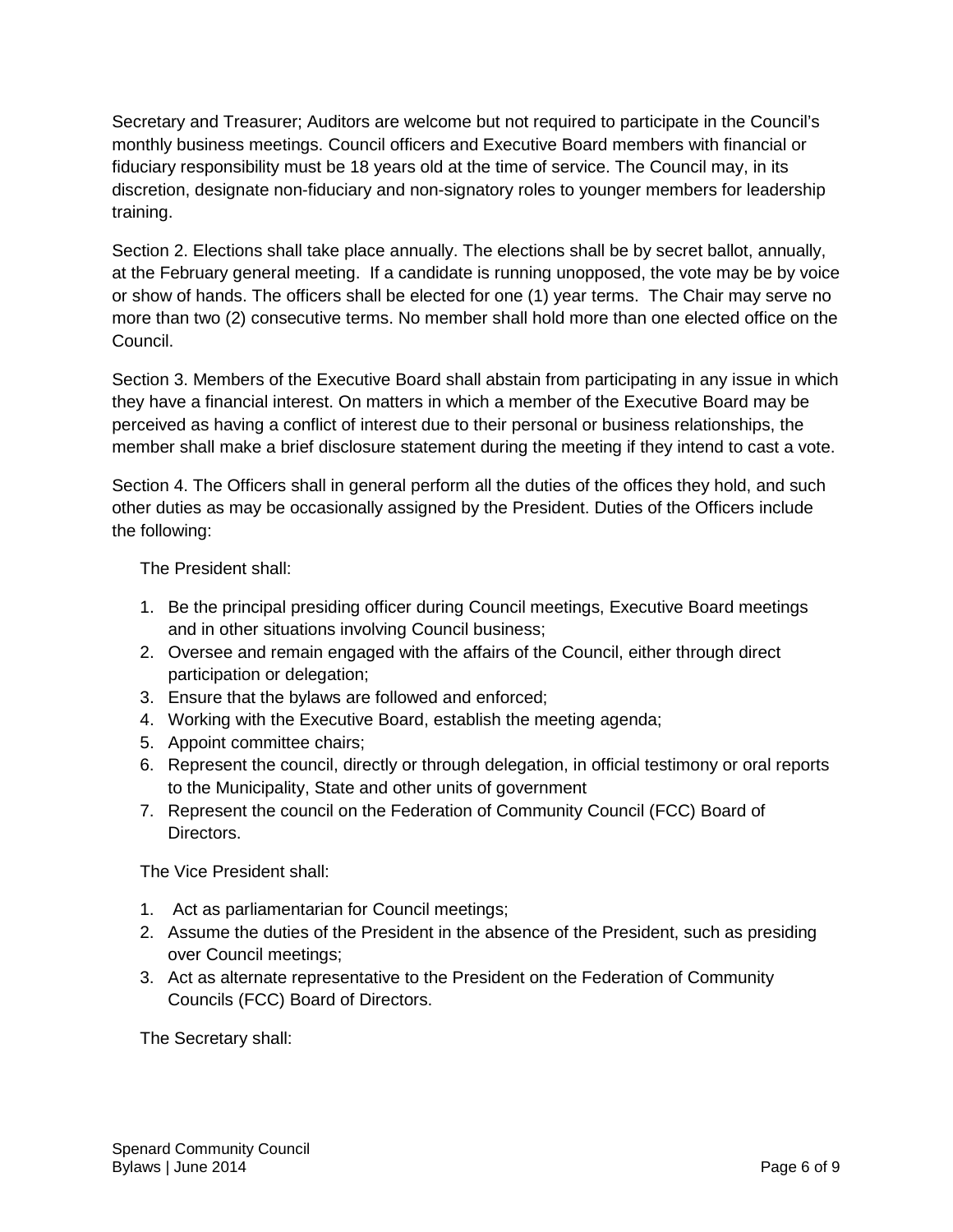- 1. Ensure that the Council's bylaws are available to all members online through the Federation of Community Councils', or the current municipal contractor's, website, as well as during Council meetings;
- 2. Record the minutes of general membership meetings, through note-taking or electronic recording, and ensure that these minutes are available to all members;
- 3. Send copies of minutes or recordings to the Federation of Community Councils, or the current municipal contractor, to be posted online to the website and distributed electronically to all members;
- 4. Maintain the record of Council documents, correspondence and other relevant information pertaining to Council business;
- 5. Maintain an updated copy of the membership attendance roster and ensure it is available at all general membership meetings.

The Treasurer shall:

- 1. Have charge and custody of, and be responsible for, all funds and accounts of the Council.
- 2. Make deposits and disbursements as necessary upon the authorization of the Executive Board and the Council;
- 3. Report at each general membership meeting a current financial statement of the Council: the current account balance of funds and a summary of all receipts and expenditures for the preceding month(s).

The Auditor(s) shall:

- 1. Audit the Council's financial records at the end of the Council's fiscal year, which shall be from March 1 to the last day of February of the following year;
- 2. Make a report to the Council at the May general membership meeting;
- 3. Act as members-at-large on the Executive Board.

The Immediate Past President shall:

- 1. Sit as a non-voting member of the Executive Board for at least the three months following the election of new officers;
- 2. As the need arises, advise the Executive Board and/or the Council on issues which may have originated or were resolved during the previous administration.

Section 5. Resignations, Vacancies and Removals of an Officer:

- 1. Resignations shall be made in writing and addressed to the members of the Executive Board.
- 2. Three (3) unexcused consecutive absences from regular meetings by an officer shall constitute a vacancy of the office.
- 3. Removals, resignations and vacancies can be filled temporarily by appointment by the President until a special election can be held by the membership at the next general meeting.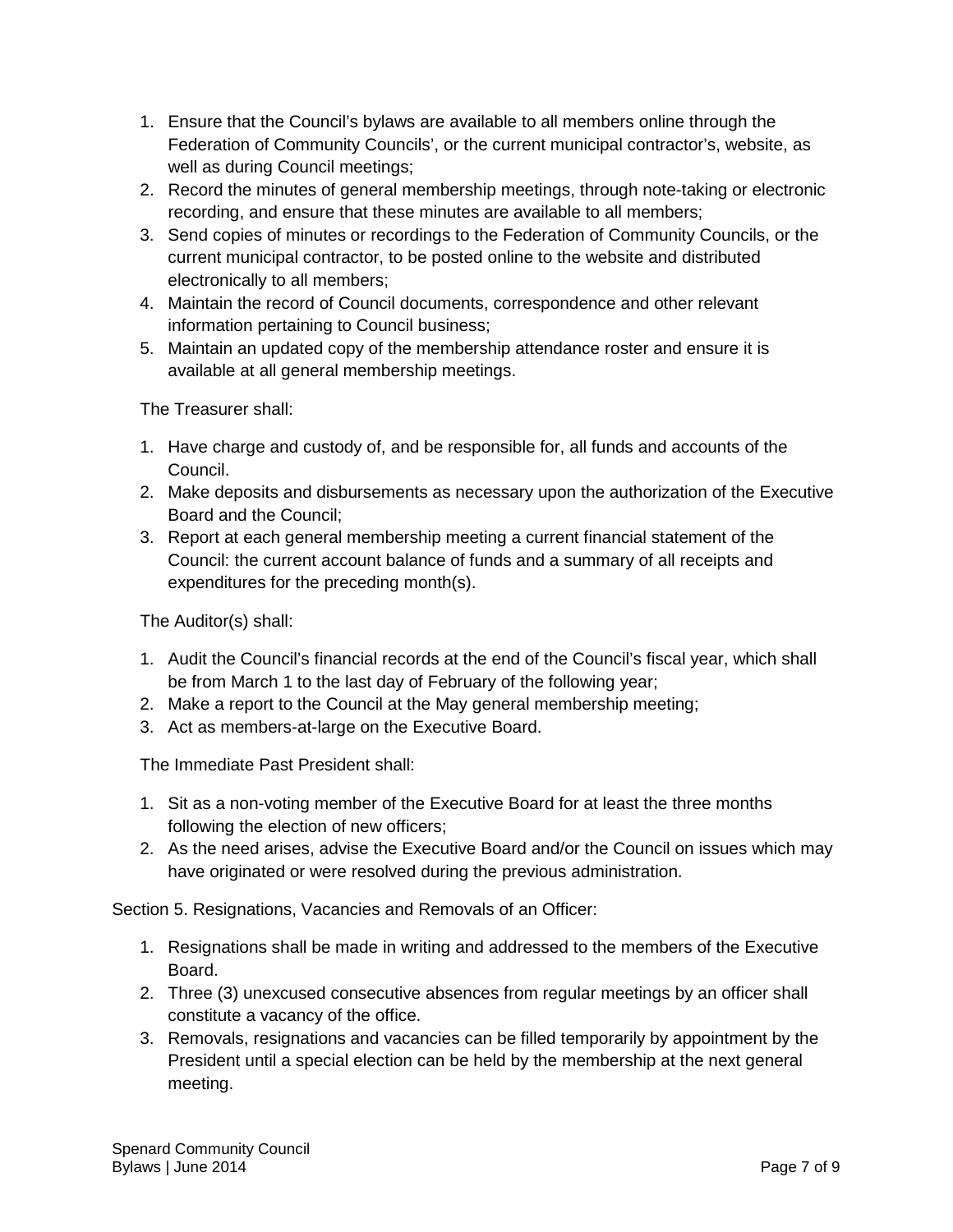- 4. Any officer or Council member can be removed from participating in Council business after violation of the Council's bylaws, if conducted according to the process outlined in subsection (5) below.
- 5. Process for removal of officers:
	- a. Adequate notice of at least one regular member meeting in advance must given to the Executive Board and to the member or officer being considered for removal.
	- b. Prior to the members' vote on the removal of a member or officer, provision must be made on the agenda for a presentation of the charges or offenses against the member or officer in question, and for defense of that member or officer.
	- c. A vote is required to remove a member or officer from the Council. A two-thirds (2/3) majority vote of the Council members present at the general membership meeting is required for removal.

## **ARTICLE XI. COMMITTEES**

Section 1. Committees may be established by the Executive Board at any time for whatever purpose deemed necessary. The nature and duties of the committees shall be determined by the Executive Board.

Section 2. Any member of the Council may participate on a committee. Committee chairs shall be appointed by the Executive Board and approved by the membership.

Section 3. A committee chair or his/her designee shall make monthly reports to the Council on the committee's activities.

#### **ARTICLE XII. FINANCES**

Section 1. The Council may raise and spend funds. The Council may receive gifts, grants, contributions, or in-kind donations from members or other entities to meet the costs of its operation.

Section 2. Funds collected by the Council shall be deposited into an account or accounts at an established financial institution, with the Treasurer being responsible for all deposits and accountings.

Section 3. The Treasurer and one other officer shall sign each check or withdrawal. If the Treasurer is not available the President shall sign the check or withdrawal in place of the Treasurer. If the President is not available, the Vice President shall sign the check or withdrawal in place of the President. If the Vice President is not available, the Secretary shall sign the check or withdrawal in place of the Vice President.

Section 4. An annual financial report signed by the Treasurer, the President and one or more Auditors approved by the membership showing all receipts and expenditures shall be made yearly to the Council prior to the regular election of new officers.

## **ARTICLE XIII. AMENDMENTS**